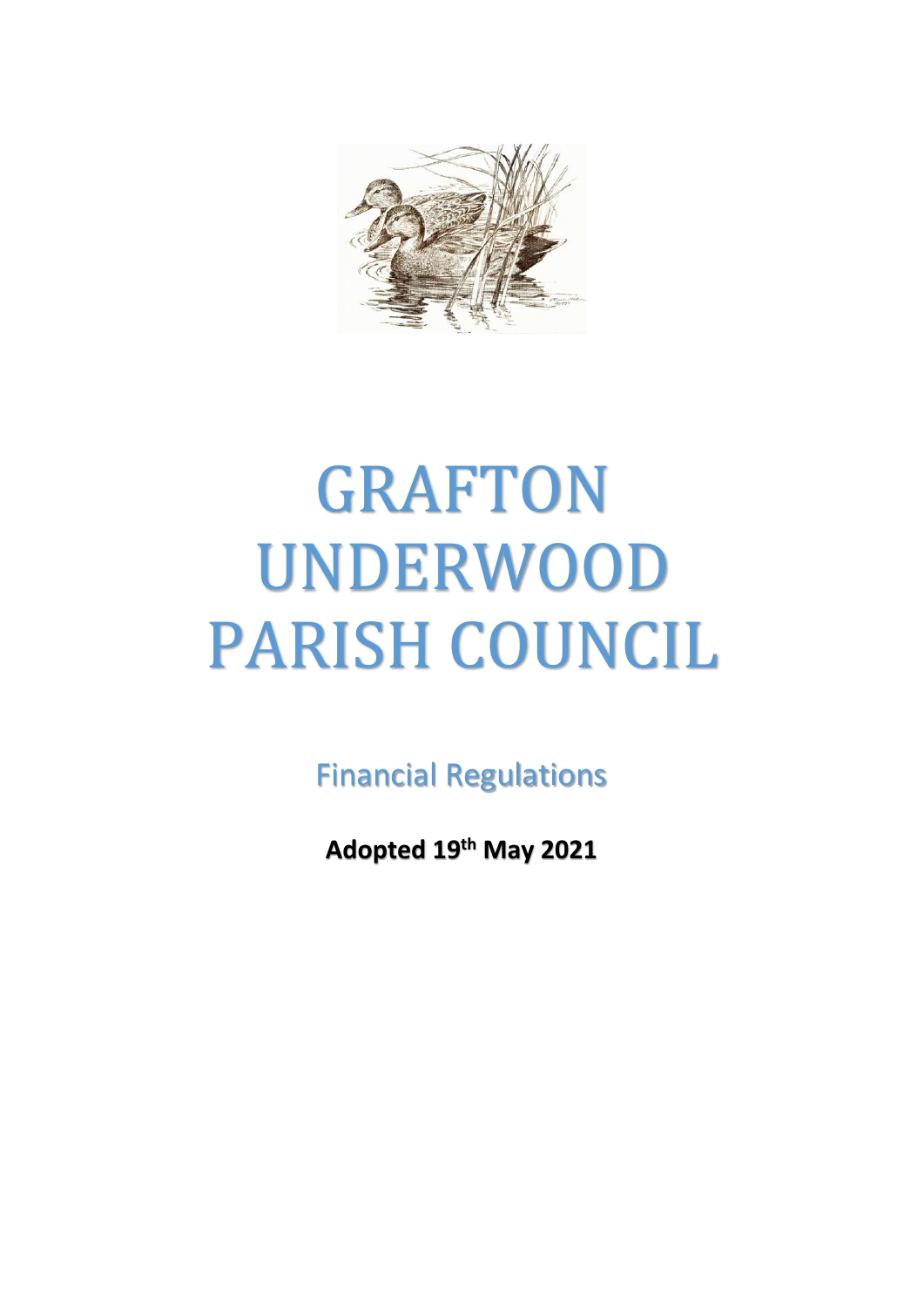## **INDEX**

| 2.  | ACCOUNTING AND AUDIT (INTERNAL AND EXTERNAL)4                |  |
|-----|--------------------------------------------------------------|--|
| 3.  |                                                              |  |
| 4.  |                                                              |  |
| 5.  | BANKING ARRANGEMENTS AND AUTHORISATION OF PAYMENTS7          |  |
| 6.  |                                                              |  |
| 7.  |                                                              |  |
| 8.  |                                                              |  |
| 9.  |                                                              |  |
| 10. |                                                              |  |
| 11. |                                                              |  |
| 12. | [PAYMENTS UNDER CONTRACTS FOR BUILDING OR OTHER CONSTRUCTION |  |
| 13. |                                                              |  |
| 14. |                                                              |  |
| 15. |                                                              |  |
| 16. | SUSPENSION AND REVISION OF FINANCIAL REGULATIONS  14         |  |
|     |                                                              |  |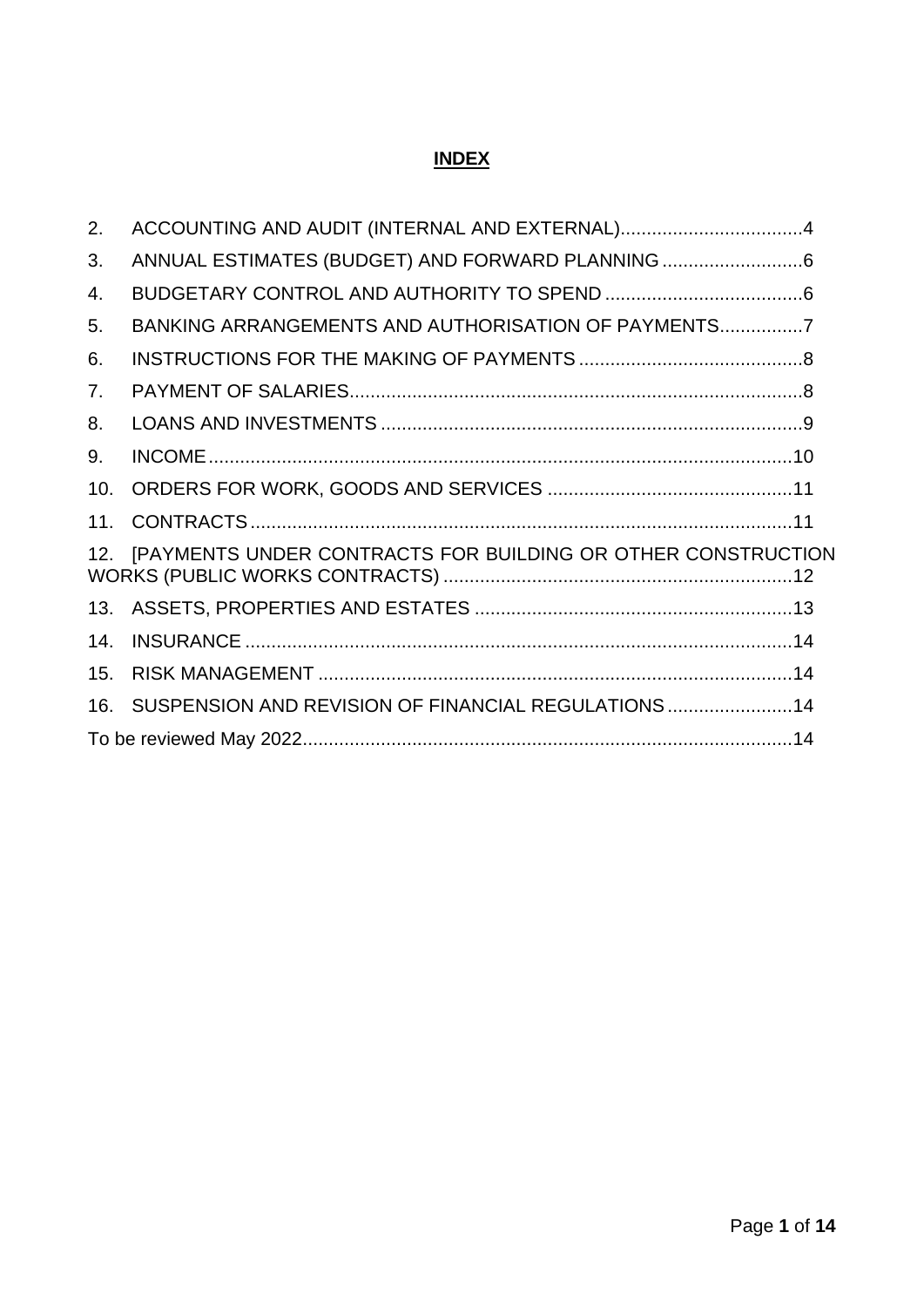## 1 **GENERAL**

- 1.1. These financial regulations govern the conduct of financial management by the council and may only be amended or varied by resolution of the council. Financial regulations are one of the council's three governing policy documents providing procedural guidance for members and officers. Financial regulations must be observed in conjunction with the council's standing orders<sup>1</sup> and any individual financial regulations relating to contracts.
- 1.2. The council is responsible in law for ensuring that its financial management is adequate and effective and that the council has a sound system of internal control which facilitates the effective exercise of the council's functions, including arrangements for the management of risk.
- 1.3. The council's accounting control systems must include measures:
	- for the timely production of accounts;
	- that provide for the safe and efficient safeguarding of public money;
	- to prevent and detect inaccuracy and fraud; and
	- identifying the duties of officers.
- 1.4. These financial regulations demonstrate how the council meets these responsibilities and requirements.
- 1.5. At least once a year, prior to approving the Annual Governance Statement, the council must review the effectiveness of its system of internal control which shall be in accordance with proper practices.
- 1.6. Deliberate or wilful breach of these Regulations by an employee may give rise to disciplinary proceedings.
- 1.7. Members of Council are expected to follow the instructions within these Regulations and not to entice employees to breach them. Failure to follow instructions within these Regulations brings the office of councillor into disrepute.
- 1.8. The Responsible Financial Officer (RFO) holds a statutory office to be appointed by the council. The Clerk has been appointed as RFO for this council and these regulations will apply accordingly.
- 1.9. The RFO;
	- acts under the policy direction of the council;
	- administers the council's financial affairs in accordance with all Acts, Regulations and proper practices;

<sup>1</sup> Model standing orders for councils are available in Local Councils Explained © 2013 National Association of Local Councils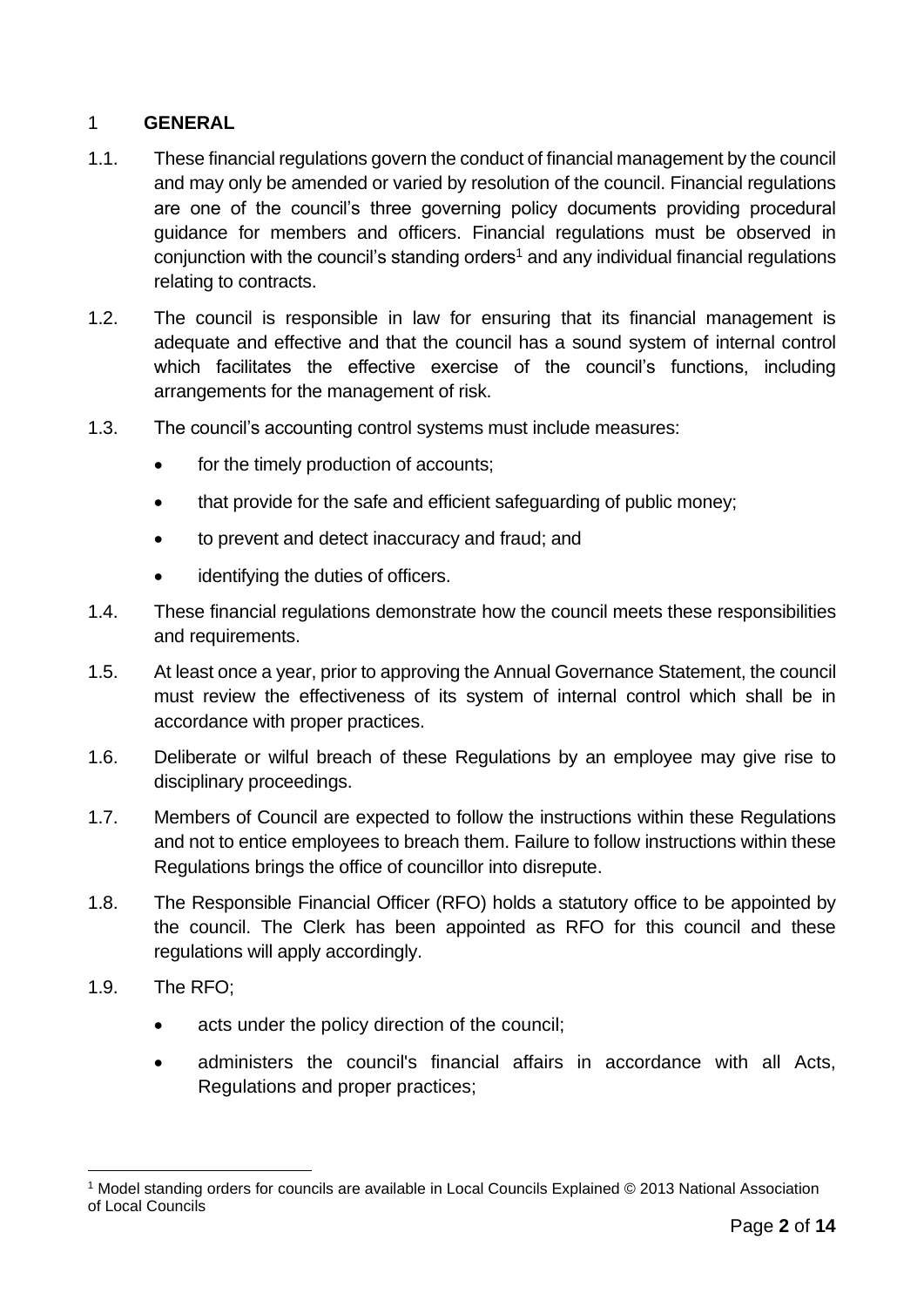- determines on behalf of the council its accounting records and accounting control systems;
- ensures the accounting control systems are observed;
- maintains the accounting records of the council up to date in accordance with proper practices;
- assists the council to secure economy, efficiency and effectiveness in the use of its resources; and
- produces financial management information as required by the council.
- 1.10. The accounting records determined by the RFO shall be sufficient to show and explain the council's transactions and to enable the RFO to ensure that any income and expenditure account and statement of balances, or record of receipts and payments and additional information, as the case may be, or management information prepared for the council from time to time comply with the Accounts and Audit Regulations.
- 1.11. The accounting records determined by the RFO shall in particular contain:
	- entries from day to day of all sums of money received and expended by the council and the matters to which the income and expenditure or receipts and payments account relate;
	- a record of the assets and liabilities of the council; and
	- wherever relevant, a record of the council's income and expenditure in relation to claims made, or to be made, for any contribution, grant or subsidy.
- 1.12. The accounting control systems determined by the RFO shall include:
	- procedures to ensure that the financial transactions of the council are recorded as soon as reasonably practicable and as accurately and reasonably as possible;
	- procedures to enable the prevention and detection of inaccuracies and fraud and the ability to reconstruct any lost records;
	- identification of the duties of officers dealing with financial transactions and division of responsibilities of those officers in relation to significant transactions;
	- procedures to ensure that uncollectable amounts, including any bad debts are not submitted to the council for approval to be written off except with the approval of the RFO and that the approvals are shown in the accounting records; and
	- measures to ensure that risk is properly managed.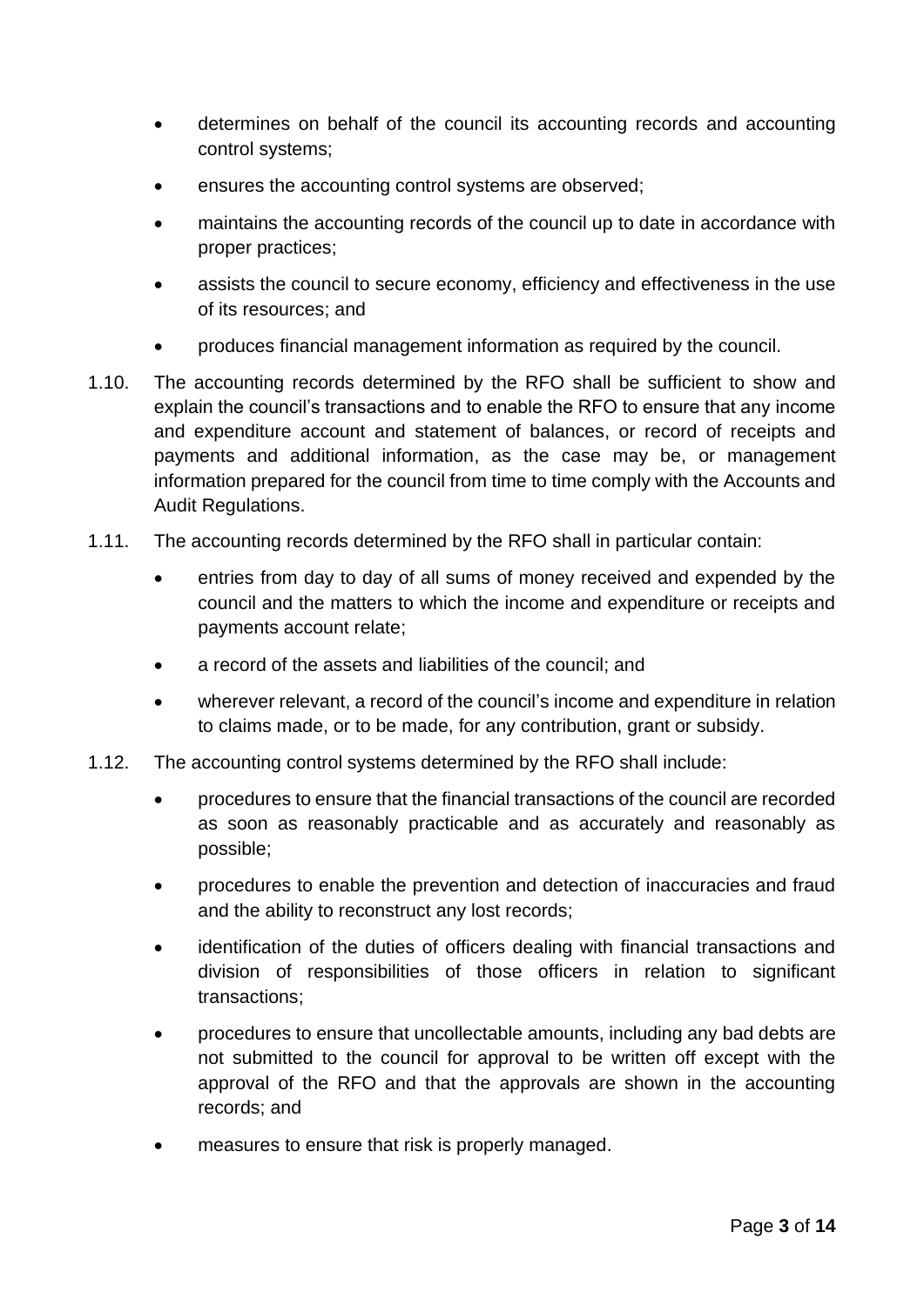- 1.13. The council is not empowered by these Regulations or otherwise to delegate certain specified decisions. In particular any decision regarding:
	- setting the final budget or the precept (council tax requirement);
	- approving accounting statements;
	- approving an annual governance statement;
	- borrowing;
	- writing off bad debts;
	- declaring eligibility for the General Power of Competence; and
	- addressing recommendations in any report from the internal or external auditors, shall be a matter for the full council only.
- 1.14. In addition the council must:
	- determine and keep under regular review the bank mandate for all council bank accounts;
	- approve any grant or a single commitment in excess of [£5,000]; and
	- in respect of the annual salary for any employee have regard to recommendations about annual salaries of employees made by the relevant committee in accordance with its terms of reference.
- 1.15. In these financial regulations, references to the Accounts and Audit Regulations or 'the regulations' shall mean the regulations issued under the provisions of section 27 of the Audit Commission Act 1998, or any superseding legislation, and then in force unless otherwise specified.

In these financial regulations the term 'proper practice' or 'proper practices' shall refer to guidance issued in *Governance and Accountability for Local Councils - a Practitioners' Guide (England)* issued by the Joint Practitioners Advisory Group (JPAG), available from the websites of NALC and the Society for Local Council Clerks (SLCC).

## <span id="page-4-0"></span>**2. ACCOUNTING AND AUDIT (INTERNAL AND EXTERNAL)**

- 2.1. All accounting procedures and financial records of the council shall be determined by the RFO in accordance with the Accounts and Audit Regulations, appropriate guidance and proper practices.
- 2.2. On a regular basis, at least once in each quarter, and at each financial year end, a member other than the Chairman [or a cheque signatory] shall be appointed to verify bank reconciliations (for all accounts) produced by the RFO. The member shall sign the reconciliations and the original bank statements (or similar document) as evidence of verification. This activity shall on conclusion be reported, including any exceptions, to and noted by the council.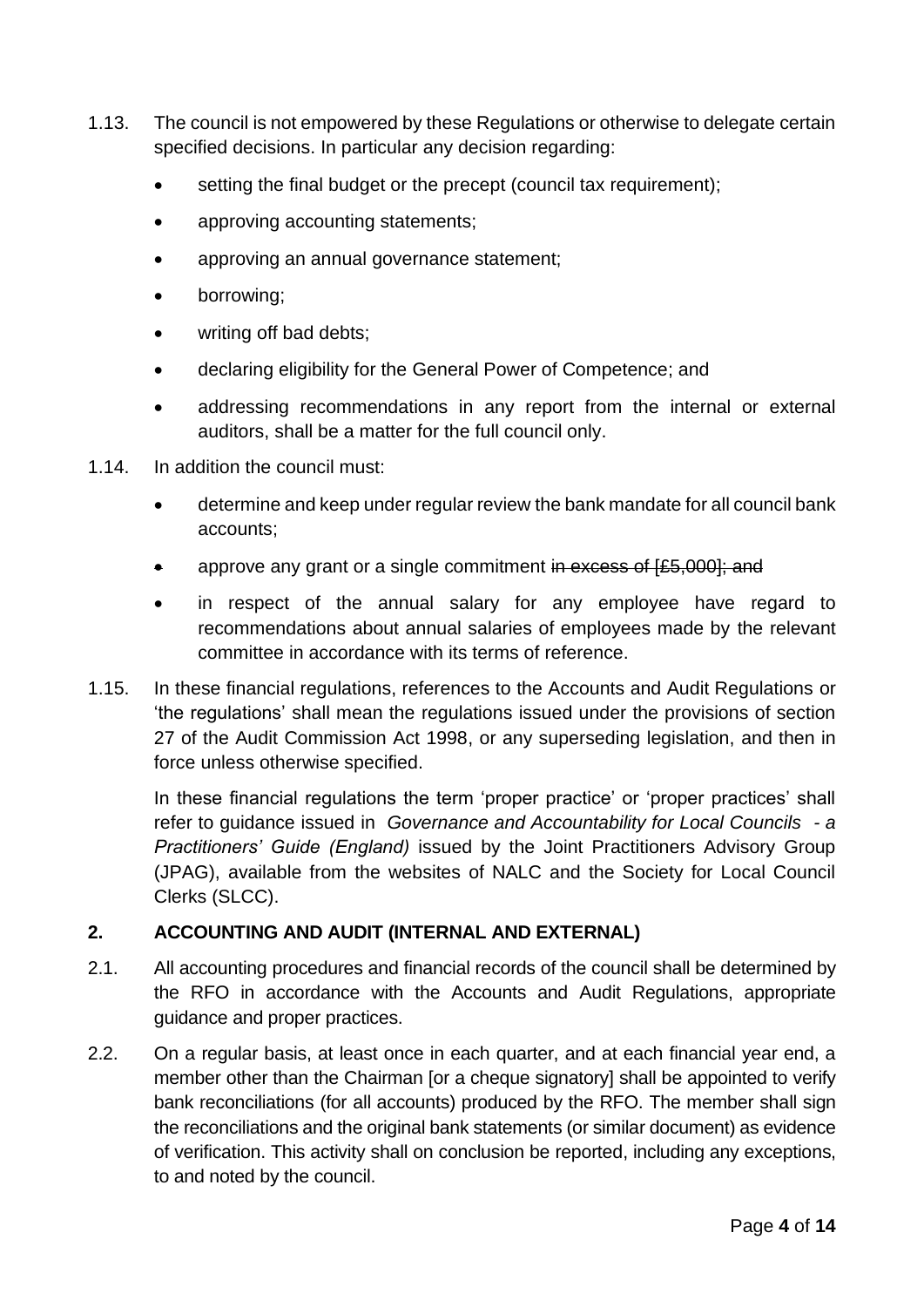- 2.3. The RFO shall complete the annual statement of accounts, annual report, and any related documents of the council contained in the Annual Return (as specified in proper practices) as soon as practicable after the end of the financial year and having certified the accounts shall submit them and report thereon to the council within the timescales set by the Accounts and Audit Regulations.
- 2.4. The council shall ensure that there is an adequate and effective system of internal audit of its accounting records, and of its system of internal control in accordance with proper practices. Any officer or member of the council shall make available such documents and records as appear to the council to be necessary for the purpose of the audit and shall, as directed by the council, supply the RFO, internal auditor, or external auditor with such information and explanation as the council considers necessary for that purpose.
- 2.5. The internal auditor shall be appointed by and shall carry out the work in relation to internal controls required by the council in accordance with proper practices.
- 2.6. The internal auditor shall:
	- be competent and independent of the financial operations of the council:
	- report to council in writing, or in person, on a regular basis with a minimum of one annual written report during each financial year;
	- to demonstrate competence, objectivity and independence, be free from any actual or perceived conflicts of interest, including those arising from family relationships; and
	- have no involvement in the financial decision making, management or control of the council.
- 2.7. Internal or external auditors may not under any circumstances:
	- perform any operational duties for the council;
	- initiate or approve accounting transactions; or
	- direct the activities of any council employee, except to the extent that such employees have been appropriately assigned to assist the internal auditor.
- 2.8. For the avoidance of doubt, in relation to internal audit the terms 'independent' and 'independence' shall have the same meaning as is described in proper practices.
- 2.9. The RFO shall make arrangements for the exercise of electors' rights in relation to the accounts including the opportunity to inspect the accounts, books, and vouchers and display or publish any notices and statements of account required by Audit Commission Act 1998, or any superseding legislation, and the Accounts and Audit Regulations.
- 2.10. The RFO shall, without undue delay, bring to the attention of all councillors any correspondence or report from internal or external auditors.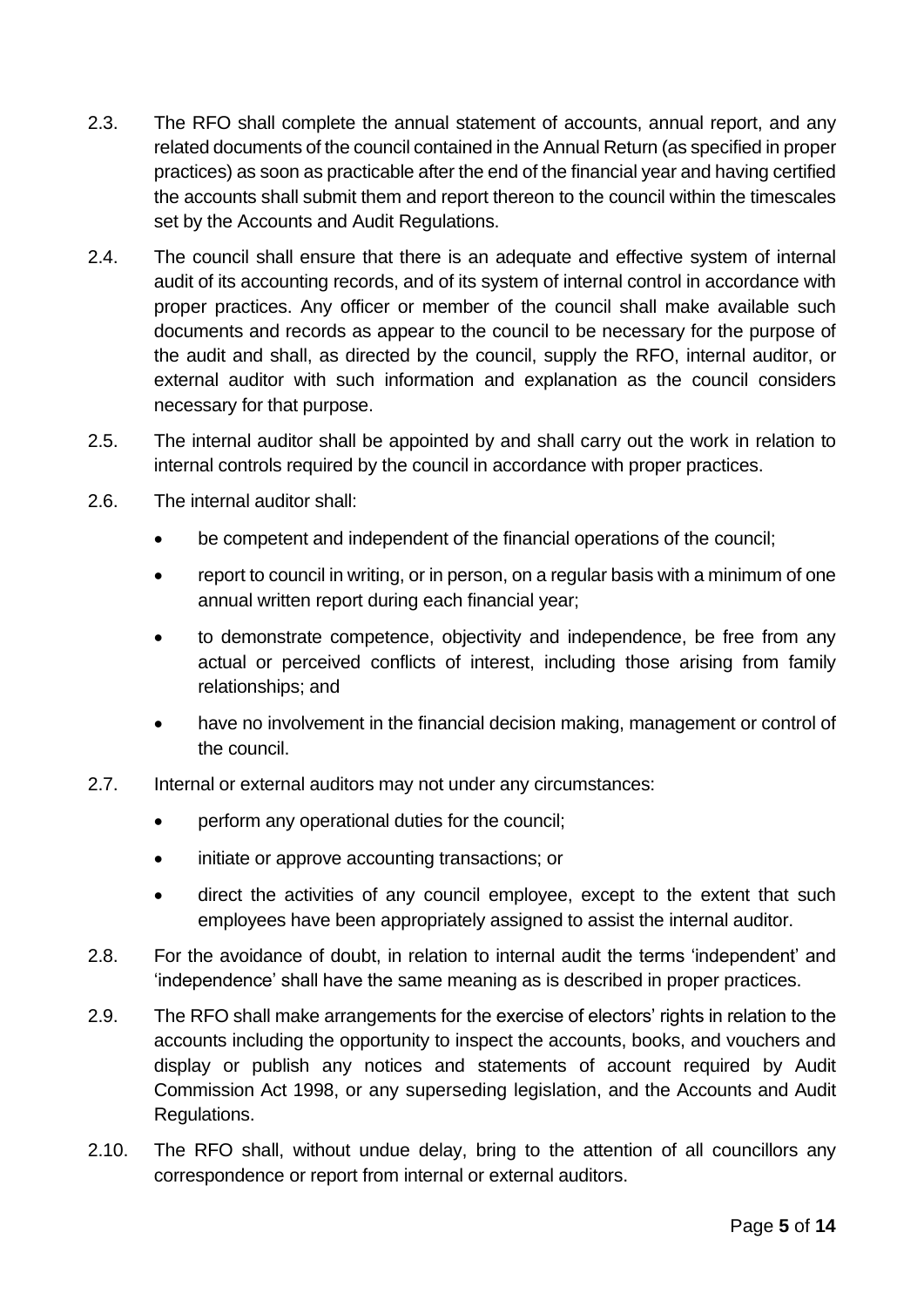# <span id="page-6-0"></span>**3. ANNUAL ESTIMATES (BUDGET) AND FORWARD PLANNING**

- 3.1. The RFO must each year, by no later than December, prepare detailed estimates of all receipts and payments including the use of reserves and all sources of funding for the following financial year in the form of a budget to be considered by the council.
- 3.2. The council shall consider annual budget proposals in relation to the council's one year forecast of revenue and capital receipts and payments including recommendations for the use of reserves and sources of funding and update the forecast accordingly.
- 3.3. The council shall fix the precept (council tax requirement), and relevant basic amount of council tax to be levied for the ensuing financial year not later than by the end of January each year. The RFO shall issue the precept to the billing authority and shall supply each member with a copy of the approved annual budget.
- 3.4. The approved annual budget shall form the basis of financial control for the ensuing year.

#### <span id="page-6-1"></span>**4. BUDGETARY CONTROL AND AUTHORITY TO SPEND**

- 4.1. Expenditure on revenue items may be authorised up to the amounts included for that class of expenditure in the approved budget. This authority is to be determined by:
	- the council for all items over £50

Such authority is to be evidenced by a minute or by an authorisation slip duly signed by the Clerk, and where necessary also by the appropriate Chairman.

Contracts may not be disaggregated to avoid controls imposed by these regulations.

- 4.2. No expenditure may be authorised that will exceed the amount provided in the revenue budget for that class of expenditure other than by resolution of the council, or duly delegated committee. During the budget year and with the approval of council having considered fully the implications for public services, unspent and available amounts may be moved to other budget headings or to an earmarked reserve as appropriate ('virement').
- 4.3. The salary budget is to be reviewed annually after employment start month for the following financial year and such review shall be evidenced by a hard copy schedule signed by the Clerk and the Chairman of Council or relevant committee. The RFO will inform committees of any changes impacting on their budget requirement for the coming year in good time.
- 4.4. In cases of extreme risk to the delivery of council services, the clerk may authorise revenue expenditure on behalf of the council which in the clerk's judgement it is necessary to carry out. Such expenditure includes repair, replacement or other work, whether or not there is any budgetary provision for the expenditure, subject to a limit of [£500]. The Clerk shall report such action to the chairman as soon as possible and to the council as soon as practicable thereafter.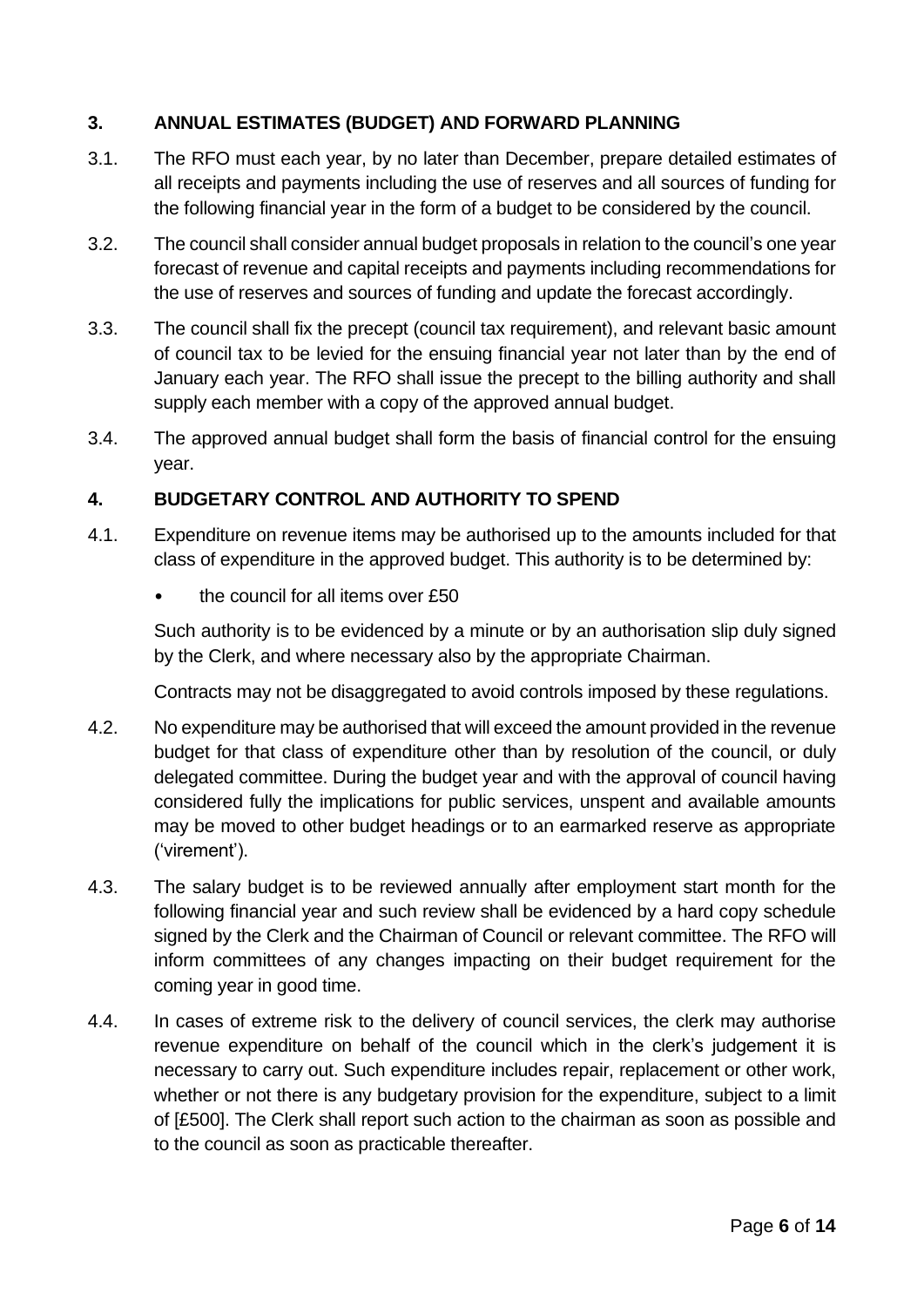- 4.5. No expenditure shall be authorised in relation to any capital project and no contract entered into or tender accepted involving capital expenditure unless the council is satisfied that the necessary funds are available and the requisite borrowing approval has been obtained.
- 4.6. All capital works shall be administered in accordance with the council's standing orders and financial regulations relating to contracts.
- 4.7. The RFO shall regularly provide the council with a statement of receipts and payments to date under each head of the budgets, comparing actual expenditure to the appropriate date against that planned as shown in the budget. These statements are to be prepared at least at the end of each financial quarter and shall show explanations of material variances. For this purpose "material" shall be in excess of [£100] or [15%] of the budget.
- 4.8. Changes in earmarked reserves shall be approved by council as part of the budgetary control process.

## <span id="page-7-0"></span>**5. BANKING ARRANGEMENTS AND AUTHORISATION OF PAYMENTS**

- 5.1. The council's banking arrangements, including the bank mandate, shall be made by the RFO and approved by the council; banking arrangements may not be delegated to a committee. They shall be regularly reviewed for safety and efficiency.
- 5.2. The RFO shall prepare a schedule of payments requiring authorisation, forming part of the Agenda for the Meeting and, together with the relevant invoices, present the schedule to council. The council shall review the schedule for compliance and, having satisfied itself shall authorise payment by a resolution of the council. A detailed list of all payments shall be disclosed within or as an attachment to the minutes of the meeting at which payment was authorised. Personal payments (including salaries, wages, expenses and any payment made in relation to the termination of a contract of employment) may be summarised to remove public access to any personal information.
- 5.3. All invoices for payment shall be examined, verified and certified by the RFO to confirm that the work, goods or services to which each invoice relates has been received, carried out, examined and represents expenditure previously approved by the council.
- 5.4. The RFO shall examine invoices for arithmetical accuracy and analyse them to the appropriate expenditure heading. The RFO shall take all steps to pay all invoices submitted, and which are in order, at the next available council meeting.
- 5.5. In respect of grants a duly authorised committee shall approve expenditure within any limits set by council and in accordance with any policy statement approved by council. Any Revenue or Capital Grant in excess of £5,000 shall before payment, be subject to ratification by resolution of the council.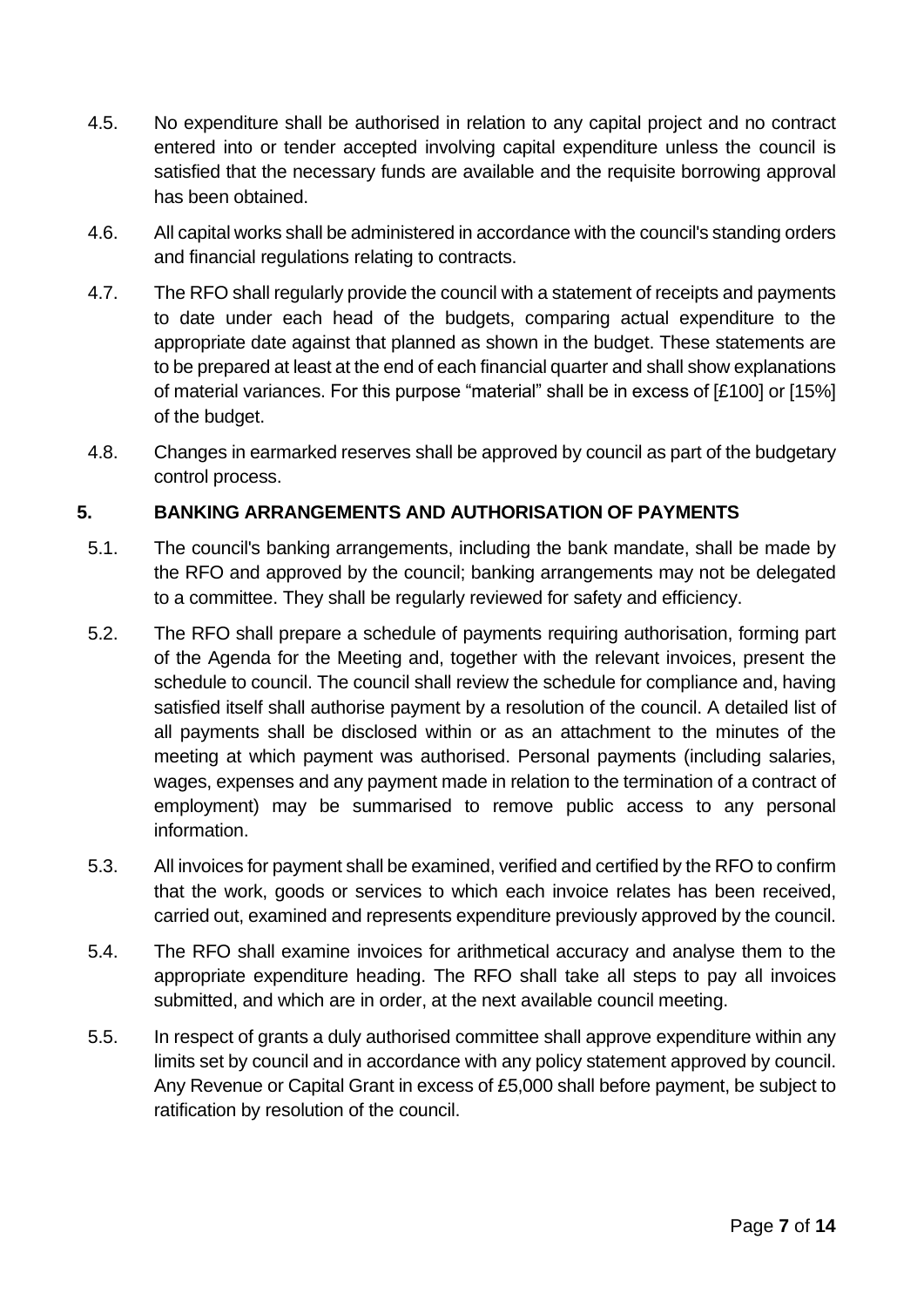- 5.6. Members are subject to the Code of Conduct that has been adopted by the council and shall comply with the Code and Standing Orders when a decision to authorise or instruct payment is made in respect of a matter in which they have a disclosable pecuniary or other interest, unless a dispensation has been granted.
- 5.7. The council will aim to rotate the duties of members in these Regulations so that onerous duties are shared out as evenly as possible over time.
- 5.8. Any changes in the recorded details of suppliers, such as bank account records, shall be approved in writing by a Member.

# <span id="page-8-0"></span>**6. INSTRUCTIONS FOR THE MAKING OF PAYMENTS**

- 6.1. The council will make safe and efficient arrangements for the making of its payments.
- 6.2. All payments shall be effected by cheque or other instructions to the council's bankers, or otherwise, in accordance with a resolution of council
- 6.3. Cheques or orders for payment drawn on the bank account in accordance with the schedule as presented to council or committee shall be signed by two members of council, or one member of the council and the Clerk, in accordance with a resolution instructing that payment. A member who is a bank signatory, having a connection by virtue of family or business relationships with the beneficiary of a payment, should not, under normal circumstances, be a signatory to the payment in question.
- 6.4. To indicate agreement of the details shown on the cheque or order for payment with the counterfoil and the invoice or similar documentation, the signatories shall each also initial the cheque counterfoil.
- 6.5. Cheques or orders for payment shall not normally be presented for signature other than at a council meeting. Any signatures obtained away from such meetings shall be reported to the council at the next convenient meeting.
- 6.6. If thought appropriate by the council, payment for utility supplies (energy, telephone and water) and any National Non-Domestic Rates may be made by variable direct debit provided that the instructions are signed by two members and any payments are reported to council as made. The approval of the use of a variable direct debit shall be renewed by resolution of the council at least every two years.
- 6.7. Regular back-up copies of the records on any computer shall be made and shall be stored securely away from the computer in question, and preferably off site.
- 6.8. The council, and any members using computers for the council's financial business, shall ensure that anti-virus, anti-spyware and firewall software with automatic updates, together with a high level of security, is used.
- 6.9. The council will not maintain any form of cash float. All cash received must be banked intact. Any payments made in cash by the Clerk [or RFO] (for example for postage or minor stationery items) shall be refunded on a regular basis, at least quarterly.

## <span id="page-8-1"></span>**7. PAYMENT OF SALARIES**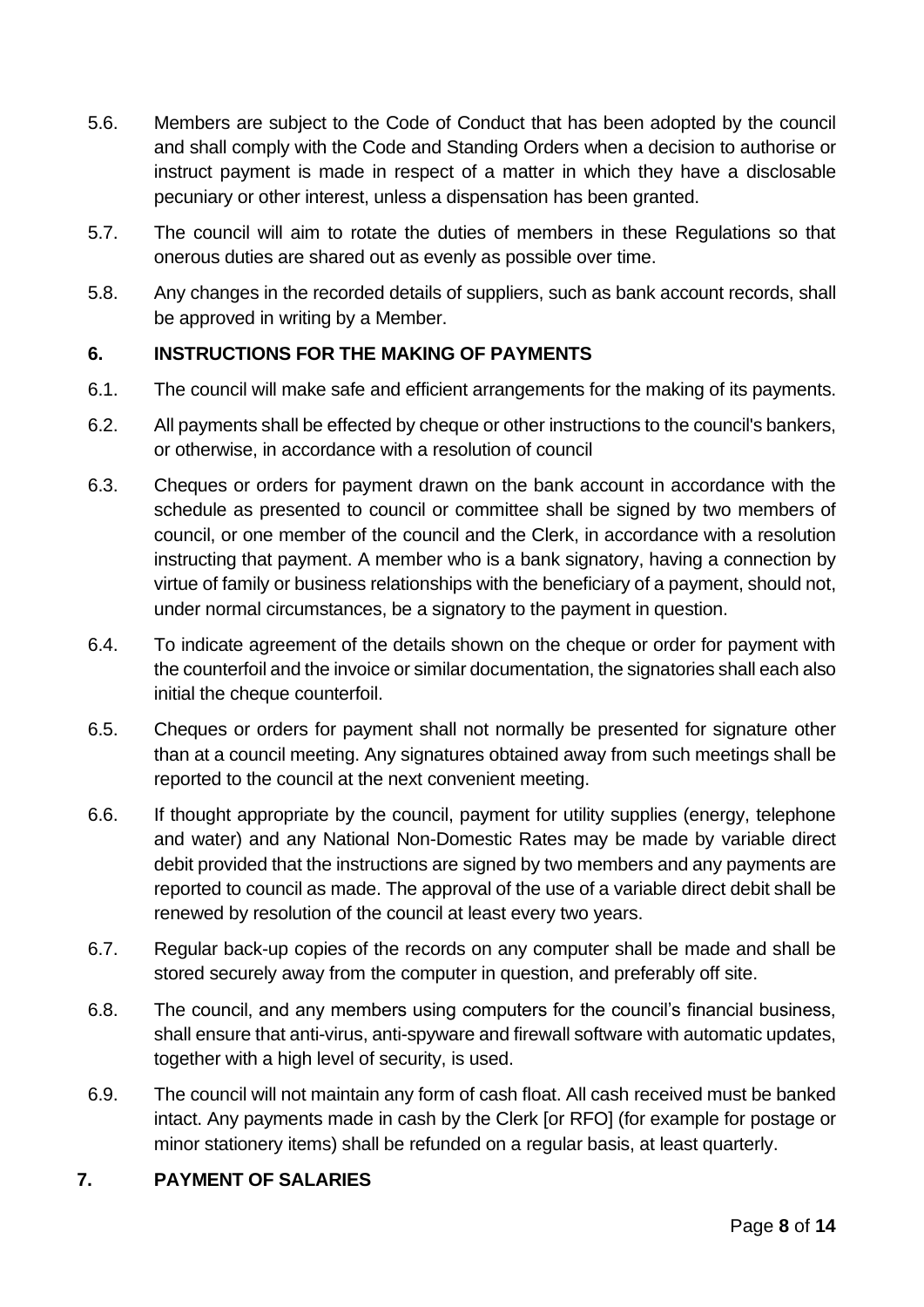- 7.1. As an employer, the council shall make arrangements to meet fully the statutory requirements placed on all employers by PAYE and National Insurance legislation. The payment of all salaries shall be made in accordance with payroll records and the rules of PAYE and National Insurance currently operating, and salary rates shall be as agreed by council, or duly delegated committee.
- 7.2. Payment of salaries and payment of deductions from salary such as may be required to be made for tax, national insurance and pension contributions, or similar statutory or discretionary deductions must be made in accordance with the payroll records and on the appropriate dates stipulated in employment contracts, provided that each payment is reported to the next available council meeting, as set out in these regulations above.
- 7.3. No changes shall be made to any employee's pay, emoluments, or terms and conditions of employment without the prior consent of the council.
- 7.4. Each and every payment to employees of net salary and to the appropriate creditor of the statutory and discretionary deductions shall be recorded in a separate confidential record. This confidential record is not open to inspection or review (under the Freedom of Information Act 2000 or otherwise) other than:
	- a) by any councillor who can demonstrate a need to know;
	- b) by the internal auditor;
	- c) by the external auditor; or
	- d) by any person authorised under Audit Commission Act 1998, or any superseding legislation.
- 7.5. The total of such payments in each calendar month shall be reported with all other payments as made as may be required under these Financial Regulations, to ensure that only payments due for the period have actually been paid.
- 7.6. Any termination payments shall be supported by a clear business case and reported to the council. Termination payments shall only be authorised by council.
- 7.7. Before employing interim staff the council must consider a full business case.

## <span id="page-9-0"></span>**8. LOANS AND INVESTMENTS**

- 8.1. All borrowings shall be effected in the name of the council, after obtaining any necessary borrowing approval. Any application for borrowing approval shall be approved by Council as to terms and purpose. The application for borrowing approval, and subsequent arrangements for the loan shall only be approved by full council.
- 8.2. Any financial arrangement which does not require formal borrowing approval from the Secretary of State/Welsh Assembly Government (such as Hire Purchase or Leasing of tangible assets) shall be subject to approval by the full council. In each case a report in writing shall be provided to council in respect of value for money for the proposed transaction.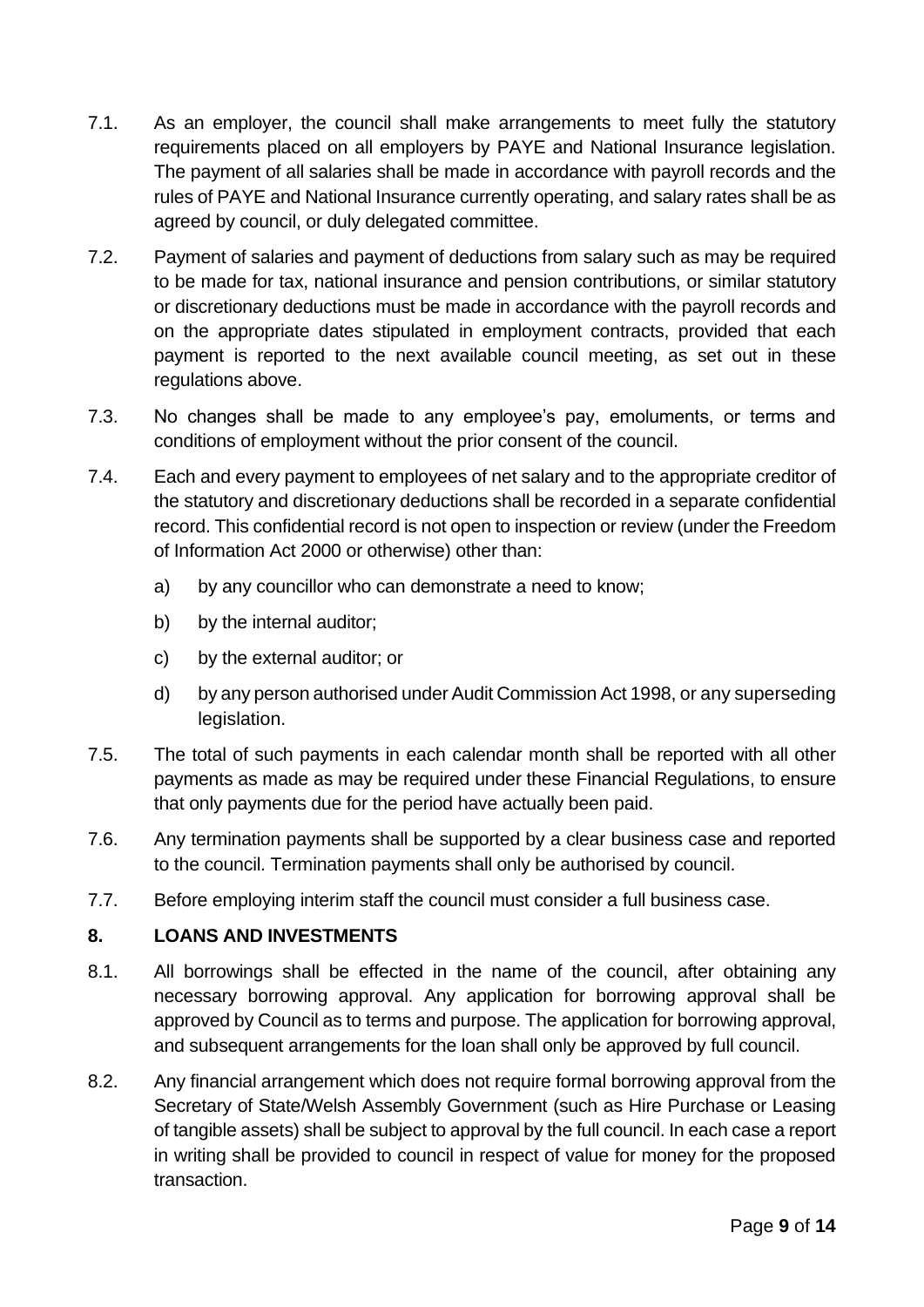- 8.3. The council will arrange with the council's banks and investment providers for the sending of a copy of each statement of account to the Chairman of the council at the same time as one is issued to the Clerk or RFO.
- 8.4. All loans and investments shall be negotiated in the name of the council and shall be for a set period in accordance with council policy.
- 8.5. The council shall consider the need for an Investment Strategy and Policy which, if drawn up, shall be in accordance with relevant regulations, proper practices and guidance. Any Strategy and Policy shall be reviewed by the council at least annually.
- 8.6. All investments of money under the control of the council shall be in the name of the council.
- 8.7. All investment certificates and other documents relating thereto shall be retained in the custody of the RFO.
- 8.8. Payments in respect of short term or long term investments, including transfers between bank accounts held in the same bank, or branch, shall be made in accordance with Regulation 5 (Authorisation of payments) and Regulation 6 (Instructions for payments).

#### <span id="page-10-0"></span>**9. INCOME**

- 9.1. The collection of all sums due to the council shall be the responsibility of and under the supervision of the RFO.
- 9.2. Particulars of all charges to be made for work done, services rendered or goods supplied shall be agreed annually by the council, notified to the RFO and the RFO shall be responsible for the collection of all accounts due to the council.
- 9.3. The council will review all fees and charges at least annually, following a report of the Clerk.
- 9.4. Any sums found to be irrecoverable and any bad debts shall be reported to the council and shall be written off in the year.
- 9.5. All sums received on behalf of the council shall be banked intact as directed by the RFO. In all cases, all receipts shall be deposited with the council's bankers with such frequency as the RFO considers necessary.
- 9.6. The origin of each receipt shall be entered on the paying-in slip.
- 9.7. Personal cheques shall not be cashed out of money held on behalf of the council.
- 9.8. The RFO shall promptly complete any VAT Return that is required. Any repayment claim due in accordance with VAT Act 1994 section 33 shall be made at least annually coinciding with the financial year end.
- 9.9. Where any significant sums of cash are regularly received by the council, the RFO shall take such steps as are agreed by the council to ensure that more than one person is present when the cash is counted in the first instance, that there is a reconciliation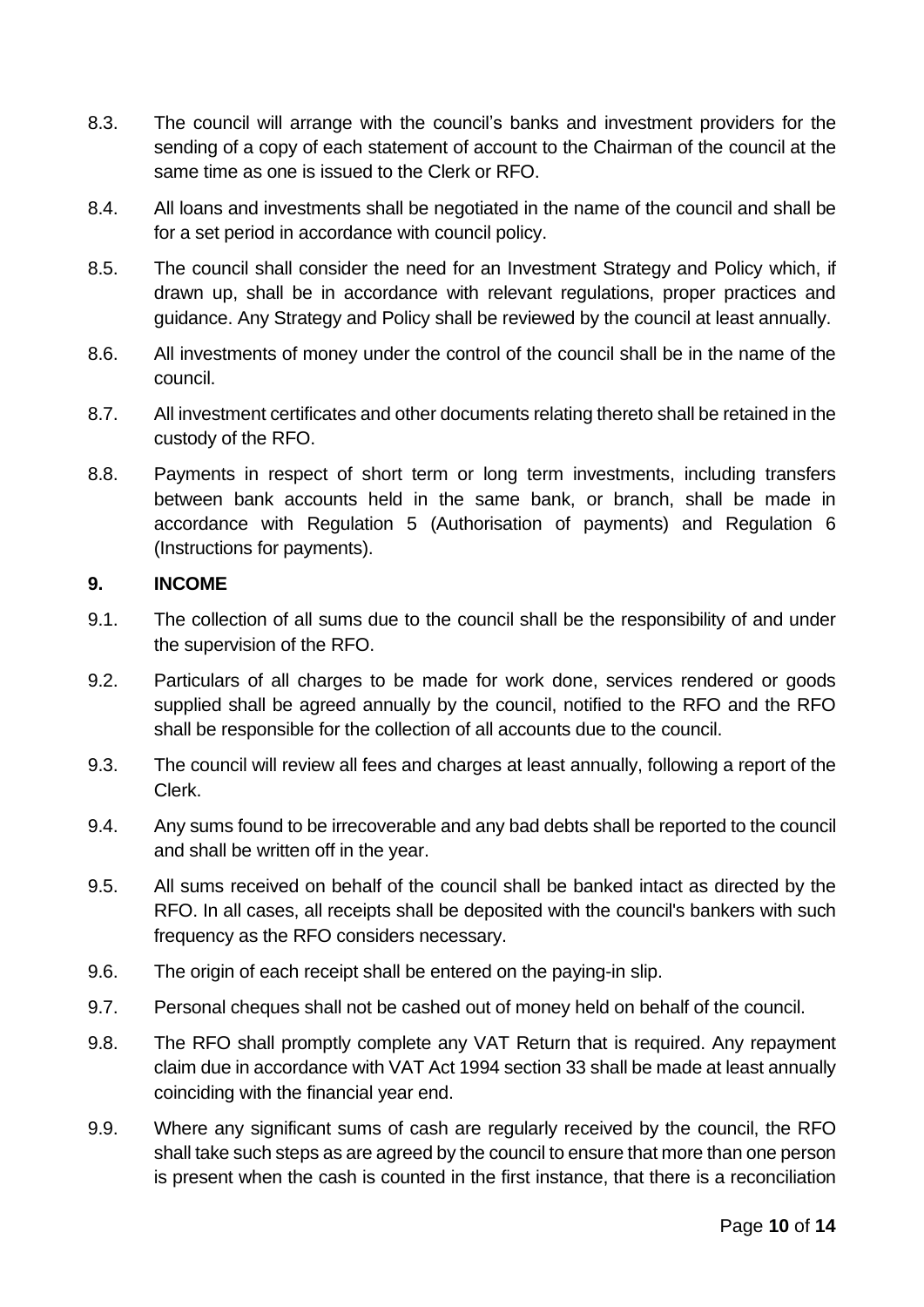to some form of control such as ticket issues, and that appropriate care is taken in the security and safety of individuals banking such cash.

#### <span id="page-11-0"></span>**10. ORDERS FOR WORK, GOODS AND SERVICES**

- 10.1. An official order or letter shall be issued for all work, goods and services unless a formal contract is to be prepared or an official order would be inappropriate. Copies of orders shall be retained.
- 10.2. Order books shall be controlled by the RFO.
- 10.3. All members and officers are responsible for obtaining value for money at all times. An officer issuing an official order shall ensure as far as reasonable and practicable that the best available terms are obtained in respect of each transaction, usually by obtaining three or more quotations or estimates from appropriate suppliers, subject to any *de minimis* provisions in Regulation 11.1 below.
- 10.4. A member may not issue an official order or make any contract on behalf of the council.
- 10.5. The RFO shall verify the lawful nature of any proposed purchase before the issue of any order, and in the case of new or infrequent purchases or payments, the RFO shall ensure that the statutory authority shall be reported to the meeting at which the order is approved so that the minutes can record the power being used.

#### <span id="page-11-1"></span>**11. CONTRACTS**

- 11.1. Procedures as to contracts are laid down as follows:
	- a. Every contract shall comply with these financial regulations, and no exceptions shall be made otherwise than in an emergency provided that this regulation need not apply to contracts which relate to items (i) to (vi) below:
		- i. for the supply of gas, electricity, water, sewerage and telephone services;
		- ii. for specialist services such as are provided by solicitors, accountants, surveyors and planning consultants;
		- iii. for work to be executed or goods or materials to be supplied which consist of repairs to or parts for existing machinery or equipment or plant;
		- iv. for work to be executed or goods or materials to be supplied which constitute an extension of an existing contract by the council;
		- v. for additional audit work of the external auditor up to an estimated value of £500 (in excess of this sum the Clerk and RFO shall act after consultation with the Chairman and Vice Chairman of council); and
		- vi. for goods or materials proposed to be purchased which are proprietary articles and / or are only sold at a fixed price.
	- b. Where the council intends to procure or award a public supply contract, public service contract or public works contract as defined by The Public Contracts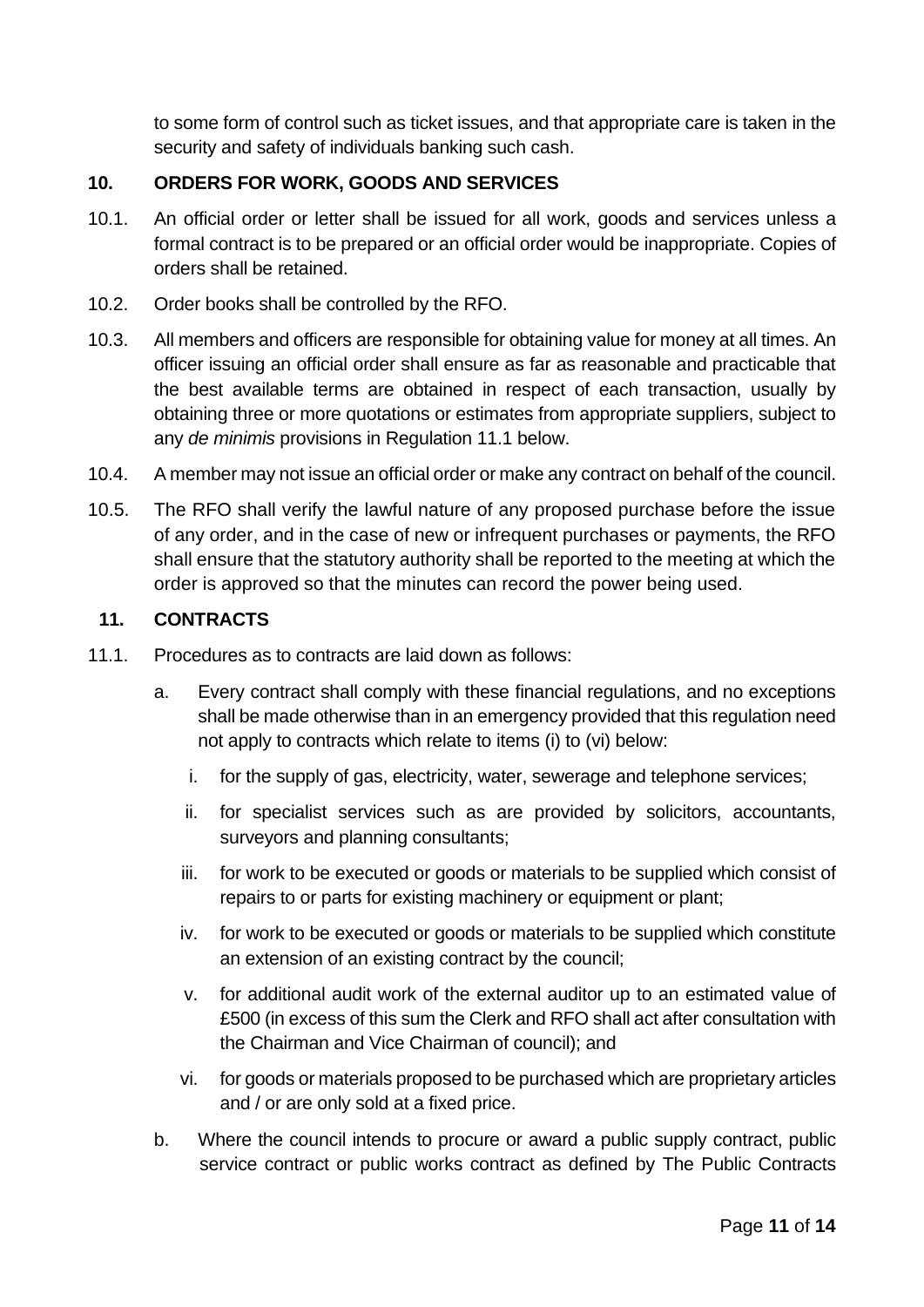Regulations 2015 ("the Regulations") which is valued at £25,000 or more, the council shall comply with the relevant requirements of the Regulations<sup>2</sup>.

- c. The full requirements of The Regulations, as applicable, shall be followed in respect of the tendering and award of a public supply contract, public service contract or public works contractwhich exceed thresholds in The Regulations set by the Public Contracts Directive 2014/24/EU (which may change from time to  $time)^3$ .
- d. When applications are made to waive financial regulations relating to contracts to enable a price to be negotiated without competition the reason shall be embodied in a recommendation to the council.
- e. Such invitation to tender shall state the general nature of the intended contract and the Clerk shall obtain the necessary technical assistance to prepare a specification in appropriate cases. The invitation shall in addition state that tenders must be addressed to the Clerk in the ordinary course of post. Each tendering firm shall be supplied with a specifically marked envelope in which the tender is to be sealed and remain sealed until the prescribed date for opening tenders for that contract.
- f. All sealed tenders shall be opened at the same time on the prescribed date by the Clerk in the presence of at least one member of council.
- g. Any invitation to tender issued under this regulation shall be subject to Standing Orders 18d and shall refer to the terms of the Bribery Act 2010.
- h. When it is to enter into a contract of less than £25,000 in value for the supply of goods or materials or for the execution of works or specialist services other than such goods, materials, works or specialist services as are excepted as set out in paragraph (a) the Clerk or RFO shall obtain 3 quotations (priced descriptions of the proposed supply); where the value is below [£3,000] and above [£100] the Clerk or RFO shall strive to obtain 3 estimates. Otherwise, Regulation 10.3 above shall apply.
	- i. The council shall not be obliged to accept the lowest or any tender, quote or estimate.
	- j. Should it occur that the council, or duly delegated committee, does not accept any tender, quote or estimate, the work is not allocated and the council requires further pricing, provided that the specification does not change, no person shall be permitted to submit a later tender, estimate or quote who was present when the original decision making process was being undertaken.

# <span id="page-12-0"></span>**12. [PAYMENTS UNDER CONTRACTS FOR BUILDING OR OTHER CONSTRUCTION WORKS (PUBLIC WORKS CONTRACTS)**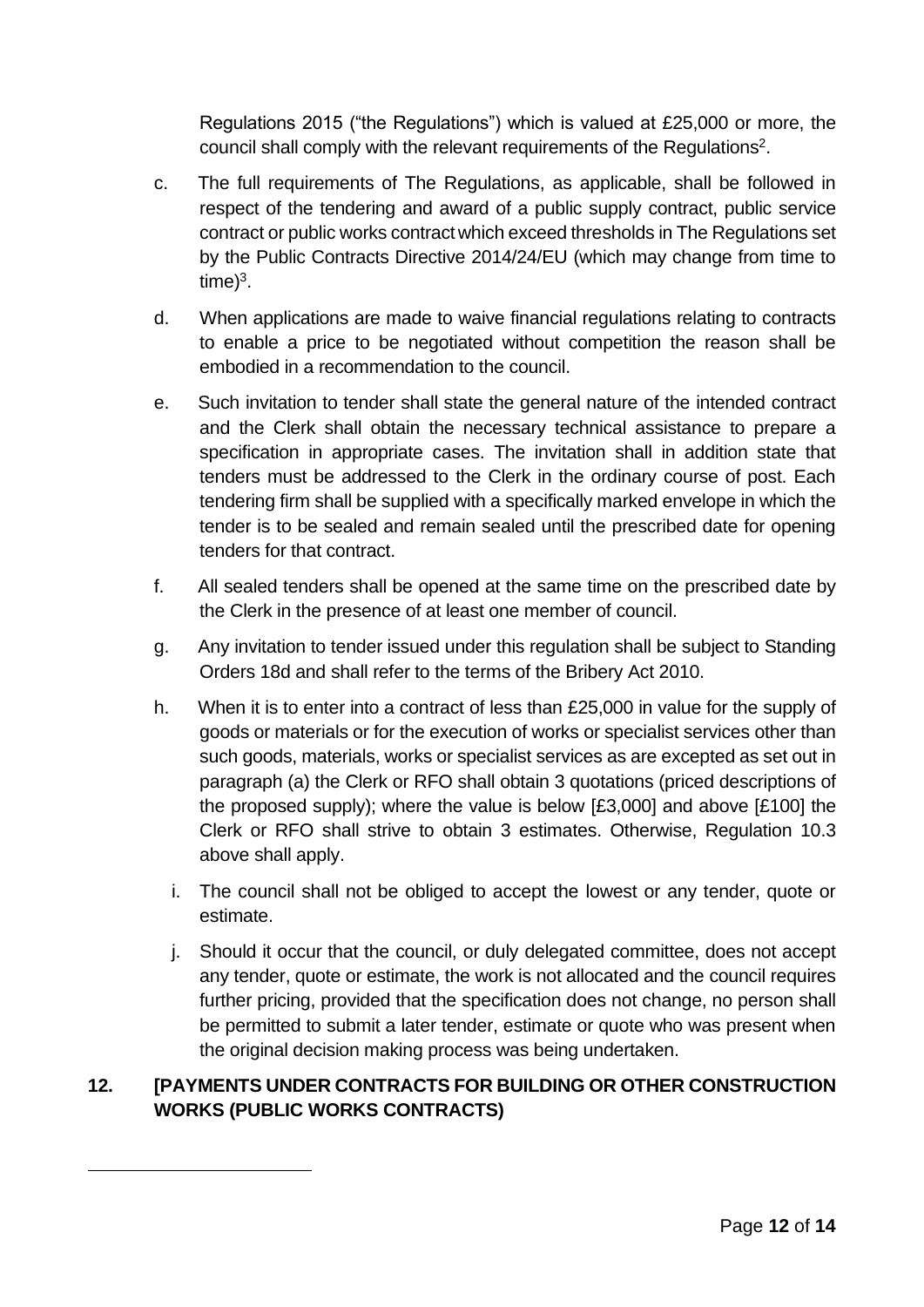- 12.1. Payments on account of the contract sum shall be made within the time specified in the contract by the RFO upon authorised certificates of the architect or other consultants engaged to supervise the contract (subject to any percentage withholding as may be agreed in the particular contract).
- 12.2. Where contracts provide for payment by instalments the RFO shall maintain a record of all such payments. In any case where it is estimated that the total cost of work carried out under a contract, excluding agreed variations, will exceed the contract sum of 5% or more a report shall be submitted to the council.
- 12.3. Any variation to a contract or addition to or omission from a contract must be approved by the council and Clerk to the contractor in writing, the council being informed where the final cost is likely to exceed the financial provision.]

## <span id="page-13-0"></span>**13. ASSETS, PROPERTIES AND ESTATES**

- 13.1. The Clerk shall make appropriate arrangements for the custody of all title deeds and Land Registry Certificates of properties held by the council. The RFO shall ensure a record is maintained of all properties held by the council, recording the location, extent, plan, reference, purchase details, nature of the interest, tenancies granted, rents payable and purpose for which held in accordance with Accounts and Audit Regulations.
- 13.2. No tangible moveable property shall be purchased or otherwise acquired, sold, leased or otherwise disposed of, without the authority of the council, together with any other consents required by law, save where the estimated value of any one item of tangible movable property does not exceed [£250].
- 13.3. No real property (interests in land) shall be sold, leased or otherwise disposed of without the authority of the council, together with any other consents required by law. In each case a report in writing shall be provided to council in respect of valuation and surveyed condition of the property (including matters such as planning permissions and covenants) together with a proper business case (including an adequate level of consultation with the electorate).
- 13.4. No real property (interests in land) shall be purchased or acquired without the authority of the full council. In each case a report in writing shall be provided to council in respect of valuation and surveyed condition of the property (including matters such as planning permissions and covenants) together with a proper business case (including an adequate level of consultation with the electorate).
- 13.5. Subject only to the limit set in Regulation 14.2 above, no tangible moveable property shall be purchased or acquired without the authority of the full council. In each case a report in writing shall be provided to council with a full business case.
- 13.6. The RFO shall ensure that an appropriate and accurate Register of Assets and Investments is kept up to date. The continued existence of tangible assets shown in the Register shall be verified at least annually, possibly in conjunction with a health and safety inspection of assets.